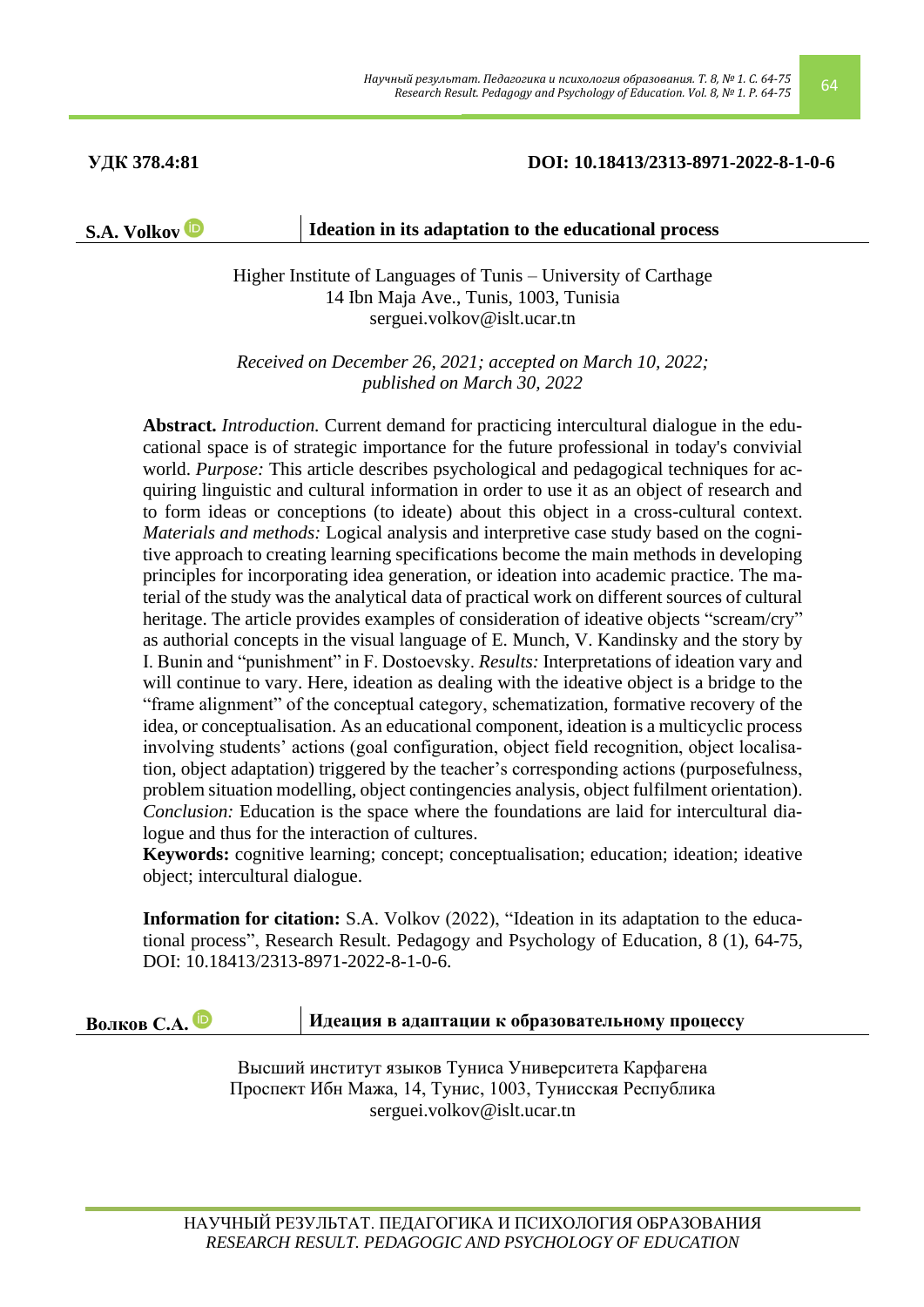**Аннотация.** *Введение.* Актуальная потребность в практике межкультурного диалога в образовательной среде имеет стратегическое значение для будущего профессионала в современном конфликтогенном мире. *Цель:* выявление и описание психолого-педагогических приемов освоения лингвокультурной информации с целью использования ее в качестве объекта студенческих исследований для формирования представлений или концепций об этом объекте (т.е. идеации) в межкультурном контексте. *Материалы и методы:* логический анализ и интерпретационное моделирование, основанное на когнитивном подходе к составлению обучающих техник, стали основными методами при разработке принципов включения вопросов порождения идей в практикум академической компетентности. Материалом исследования послужили аналитические данные учебной работы над различными источниками культурного наследия. В статье приводятся примеры рассмотрения объектов идеации «крик» и «наказание» как авторских концептов в визуальном языке Э. Мунка, В. Кандинского, а также в одноименном рассказе И. Бунина и, соответственно, у Ф. Достоевского. *Результаты:* трактовки идеации варьируются. Здесь идеация, как оперирование интенциональным объектом, является фазой «выверки корпуса» концептуальной категории и формирования оригинальных идей, условием построения смысловой парадигмы и, таким образом, переходным звеном к концептуализации. Как педагогическое понятие, идеация – мультициклический процесс, включающий действия учащихся (конфигурацию цели, распознавание объектного поля, локализацию и адаптацию объекта), инициируемые соответствующими действиями преподавателя в такой последовательности: целеполагание, моделирование проблемной ситуации, анализ культурных сопряжений объекта, фокусирование внимания на целостность представлений об объекте. *Заключение.* Образование – это пространство, где закладываются основы для межкультурного диалога и, следовательно, для взаимодействия культур.

**Ключевые слова:** когнитивное обучение; концепт; концептуализация; образование; идеация; объект идеации; межкультурный диалог.

**Информация для цитирования:** Волков С.А. Идеация в адаптации к образовательному процессу // Научный результат. Педагогика и психология образования. 2022. Т.8. №1. С. 64-75. DOI: 10.18413/2313-8971-2022-8-1-0-6.

**Introduction.** In this article, the thematic strategy is intended for both educatees and educators as participants of intercultural dialogue. First, it represents a unity of methodological and conceptual refinements designed to facilitate and intensify thinking and awareness of the need to make decisions about the application of a variety of pedagogical knowledge responsive to the profound changes in our ever-changing world. Second, it involves a categorical stance that helps describe the mental process involved in rationalising arrangements for educational experience and their connections to intuitions and research intentions, leading to ideas about objects for generating a specific research topic.

In implementing this strategy, the aim is to strengthen the synergies between student scholarly endeavor, especially in the master's programme, ideation activity and pedagogical or teaching performance – with a student-centred approach – through the means of cognitive learning and considering the psychological and linguistic factors enabled in language and culture education. Our understanding of ideation as thinking about and producing new ideas on the basis of the educational experiences makes the case for examining ideation issues in pedagogy. Ideating is of current interest in the development of creative thinking to support students' general academic background. The full validity and im-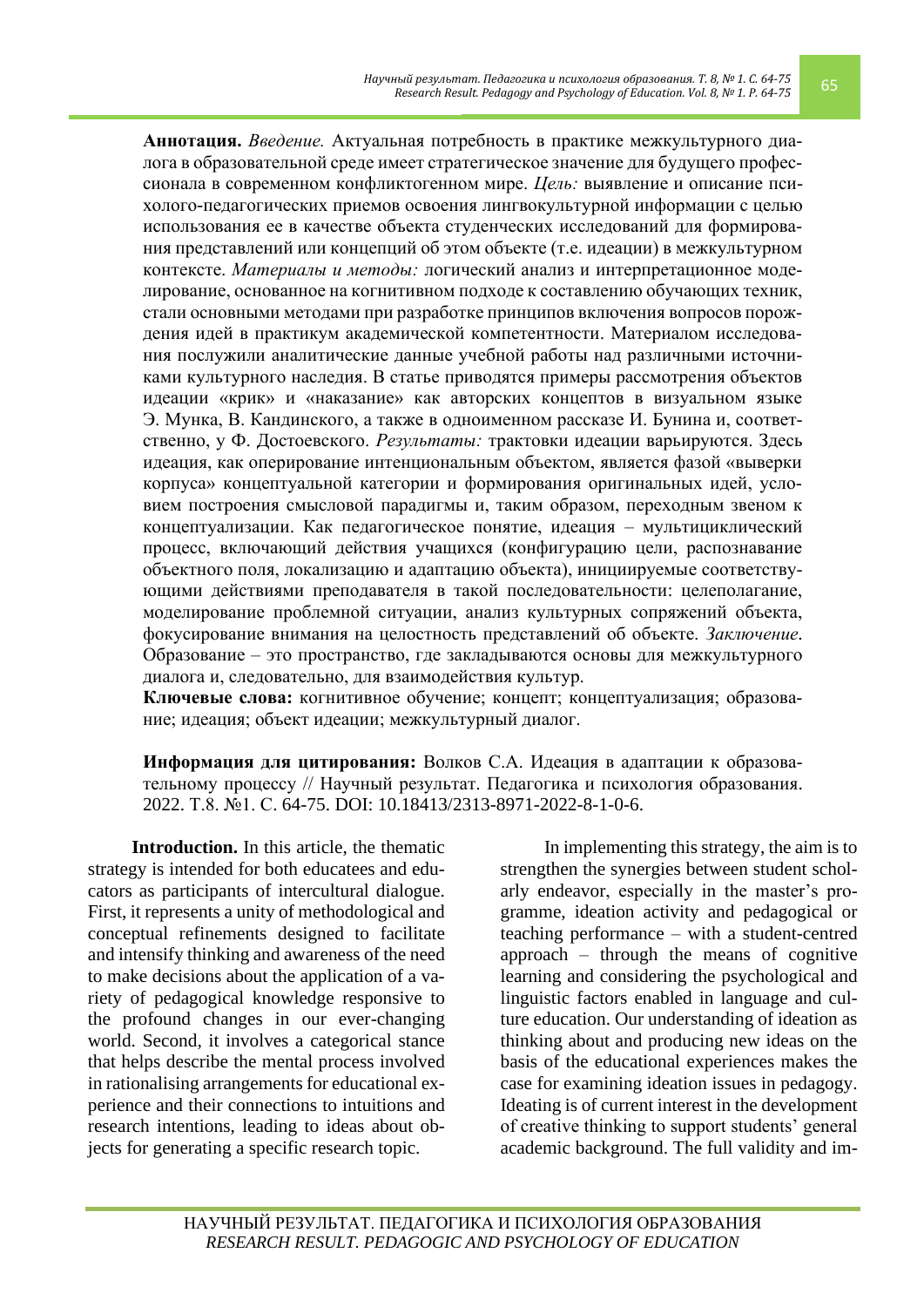portance of this process can be seen in the realisation of the stance of viewing the object of research or ideation as a multi-dimensional yet holistic phenomenon. The relevance of the topic of this paper lies in the fact that it offers instructional practices that encourage students to activate their actual skills, awaken potential capacities in the initial stages of research activity, and engender novel insights into the formation of scientific research apparatuses and into their reflection in the final thesis.

The scope of the paper's methodological, systematic findings remains limited to clarifying the question of the practicality of applying these theoretical premises to the mostly implicit or latent teaching of intercultural communication students in academic seminars or on a case-bycase basis. We look upon this kind of communication for what it is: part of an intercultural dialogue which "is understood as a process that comprises an open and respectful exchange of views between individuals and groups with different ethnic, cultural, religious and linguistic backgrounds and heritage, on the basis of mutual understanding and respect" (White Paper on Intercultural Dialogue, 2008: 17).

One of the strategic principles for developing or enhancing students' operational actions of initiating and constructing/refining a research idea of interculturality to embody it in a dissertation text is the reliance on the act of idea generation and the attitude of acquiring the ability to direct it in the course of decision making.

**The purpose of the article**, in this context, is to provide a categorical understanding of how ideation and its "ideative" patterns of interpreting reality in the intentional act interact with academic goals, factored in the perspective of tools to engage students in intentional learning. In doing so, we assume that ideation is part of the multicyclic process of idea generation and implementation to optimise the selection and understanding of research objects and the delineation of research perspectives.

**Materials and research methods.** In educational methodology, idea generation must go to a level of awareness and knowledge organisation. As a single loop, it inserts itself between the telic state and conceptualisation. The telic state is the thought process, so to speak, when tacit assumptions or self-consistent courses of action give rise to the establishment of a research goal. Conceptualisation refers to the creation of a thesis conception, a concept, that is, when the identified or categorized idea finds a verbal expression. Thus, logical analysis and interpretive case study become the main methods in the development of the designated category, while the methodological approach to the integration of this category in pedagogical practice must provide for manipulation with the cognitive consciousness of students. The material of the study was the analytical data of practical work on various sources of cultural heritage with master students of the Tunisian language higher education institution, i.e., in a Muslim audience, studying in the field of "intercultural communication" in Russian.

**Theoretical basis and methodology.** The idea as a phenomenon established in the twentieth century in the philosophical theory of E. Husserl (Husserl, 2014), but also existed before in scientific researches, especially by G. Romanes (Romanes, 1898) in the context of human mental development in comparison with the peculiarities of animal thinking, is increasingly becoming a concept, the study of which can bring us closer to explaining the way ideas are generated in psychological, linguistic and cultural terms, and determine its methodological significance for the development of intercultural communication competence and cognitive functioning in academic activity.

It is worth noting that competence is the ability to "self-actualize," if one follows Maslow's hierarchy of needs. In general, he limited the concept of self-actualization to older people because "youngsters have not yet achieved identity" (Maslow, 1954: xx) and manifested it through the tendency to growth in conjunction with the theory of motivation, full humanity, fuller use of species and personal potentials. In our opinion, this can characterise the effect of self-confidence and self-activity for a young researcher in the pursuit of knowledge and qualified communication adaptation.

In this sense, intercultural communication competencies must reveal knowledge and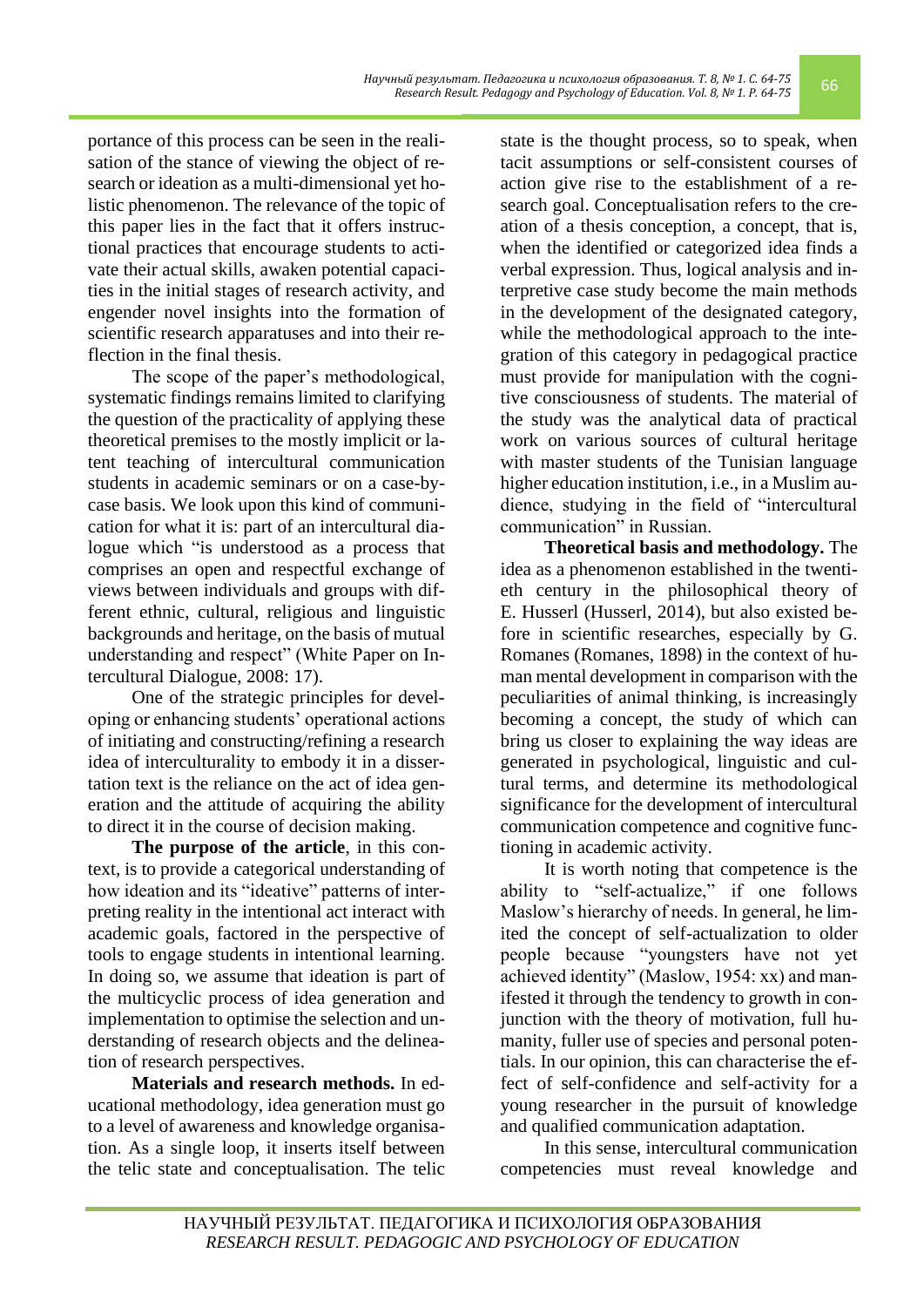awareness of the actual communication competence (including language skills and cultural intelligence or culture-bound cognitive styles) and readiness for agility in case of specific skill bottlenecks in challenging situations when interacting with a personality from a different language and culture. Our view of intercultural communication competencies corresponds to a common definition, which in different variations can be found in most of the academic works: "Intercultural competencies in essence are about improving human interactions across difference, whether within a society (differences due to age, gender, religion, socio-economic status, political affiliation, ethnicity, and so on) or across borders" (Deardorff, 2020: 5). In order to communicate interculturally and to carry out linguistic and intercultural research, the student must face the use and refinement of the target language as a cultural channel that allows him/her to fit into an environment with identical values, not alien to cultural diversity and dialog between civilizations.

The cognitive functions, in turn, can be related to C. Jung's scientific view of the conscious and unconscious, which led to the essential analysis of the "psychological type which from the outset determines and limits a person's judgment" (Jung, 2017: ix). The famous psychiatrist distinguished "a thinking, a feeling, a sensation, and an intuitive type" and assigned psychological functions to each of these types. They "may moreover be either introverted or extraverted, depending on its relation to the object" (Jung, 2017: 6), among which "the unconscious functions ... group themselves in patterns correlated with the conscious ones" (Jung, 2017: 374). Equivalent to the understanding of cognitive functions are the works of A. Luria (Luria, 1973; 1976), who arrived at his theory of the dynamic systemic localization of brain functions based on cultural history. Jung's ideas of the psychology of consciousness from a clinical point of view, the cognitive disorder and Luria's three-block model of cerebral organisation (the block that regulates the general and selective activation level of the brain – the block that receives, processes, and stores modality-specific information – the block that programmes, regulates the course of mental function, which enables the formation of activity motives and control over activity outcomes), by definition found its development in the cognitive paradigm of scientific thought, particularly in cognitive psychology (Das et al., 1996; Das, 2009), neurolinguistics (Chernigovskaya & Deglin, 1986; The Oxford Handbook of Neurolinguistics, 2019; Geach, 2001), cognition (Benjafield et al., 2010), cognitive linguistics (The Oxford Handbook of Cognitive Linguistics, 2007; Vyvyan, 2007), educational psychology (Languis & Miller, 1992; McBride & Cutting, 2019; Weber & Skirbekk, 2014; Lövdén et al., 2020), etc. The importance of awareness of the problems of functioning of the cognitive area of the individual for pedagogical purposes lies in the possibility of using techniques to control memory, attention, linguistic abilities, perceptual acts, logical thinking, creativity, but also research behaviour (including the epistemic point) as a form of creativity and ideation as the creative process of generating new ideas, teaching and learning as a whole, and adaptability, resilience in coping with global events and changing, in the present case, academic circumstances.

Interpretations of ideation have varied and will continue to vary, as is typical of scientific knowledge, since it is subject to change. However, rather than attempting to consider all viewpoints, we should limit ourselves to those definitions that have characteristics relevant to revealing the nature and functionality of ideation in the context of the present study. Psychologically, ideative content is an adjunct of the "dynamic system" (Zinchenko, 2010: 225) and ideation is interpreted as an arbitrary operation involving images (representations) of stimuli that are not actually perceived, i.e., without visual perception of things. In this sense, ideation correlates with the concept of noema, the object or content of thought.

**Research Results and Discussion.** Ideation can be seen as a mental act of forming ideas, i.e., concepts, based on the contemplative, direct or mediated level of understanding things. Direct contemplation (roughly, "What I see is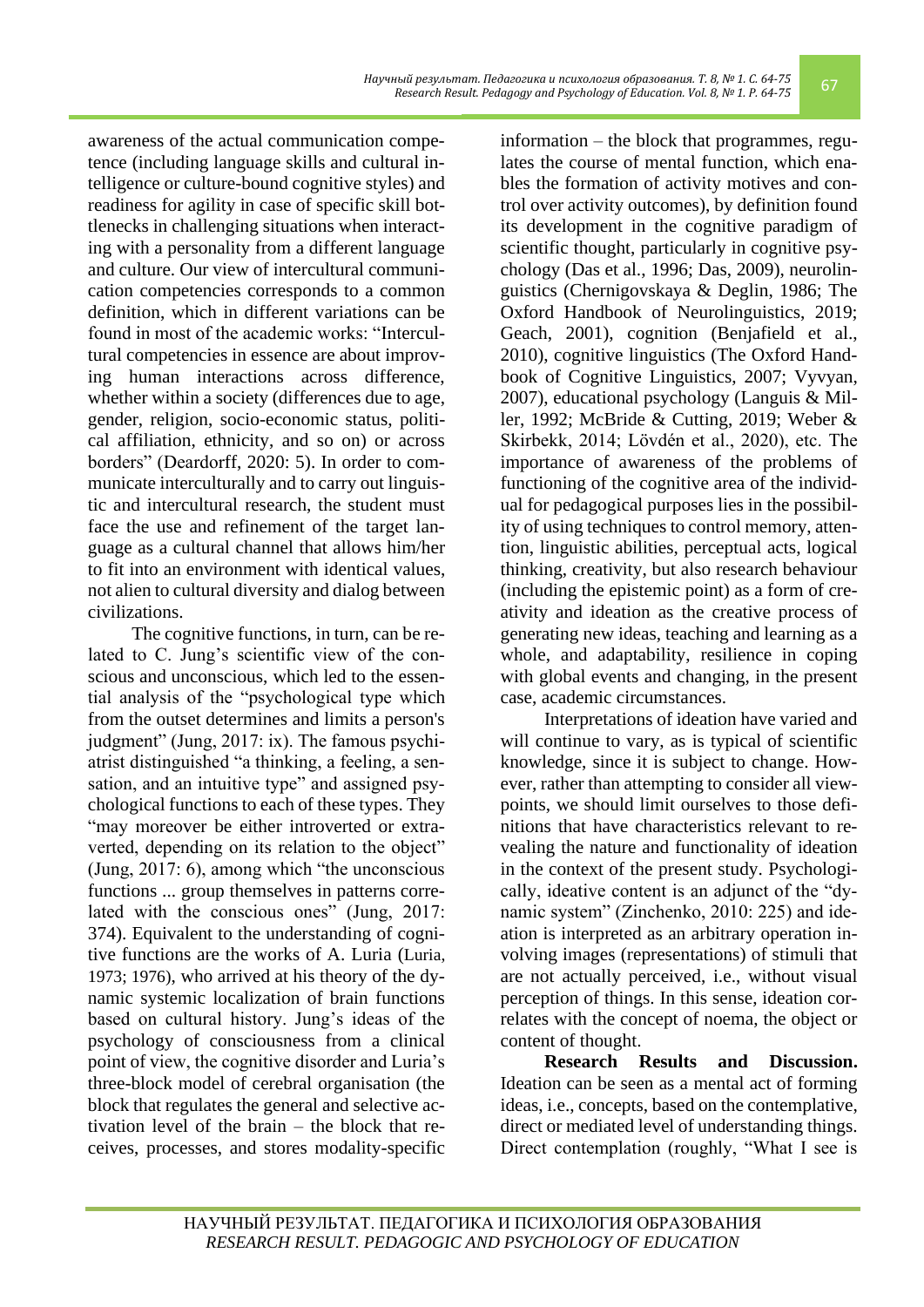reasoning. Following the foundations of G. Romanes (Romanes, 1898: 67-69), we can rightly assume that imagination has a generic and a conceptual character. A generic character of imagination defines the capacity for simple categorization of objects that does not require the involvement of consciousness or intentional generalization. In this context, classification at such a level is related to or congruent with intuitive processes of inference, whereby the identification of the object with a particular genus or class is based on similarity. The conceptual character of the formation of ideas arises from the ability to classify objects when the features of similarity between them merge and an image is formed in consciousness in the form of an intentional abstraction. Generic ideas are the product of an unintentional grouping or an unconscious imagination. Concepts are formations of conscious ideas that arise from the construction of complex relationships between objects and their conscious grouping. Intentional grouping is the higher stage of generalization in ideation processes when symbols and signs replace ideas. It is associated with the formation of concepts and their expression in linguistic form. Logic is basically considered as a form of idea formation, but intuitive act is also applied to this form of idea formation.

From this point of view, there are two types of idea formation and sometimes two stages. These are non-conscious and conscious thought processes. The first shows the non-intentionality of classification features, which is the lowest degree of abstraction, and the second marks the intentionality and the higher degree of abstraction, i.e., conceptualisation, which is inconceivable without embodiment in a symbol, primarily a verbal sign or a word, as it concerns personality or the human factor in general, including learners.

Thus, when speaking of human, a true phenomenon of the cultural is evoked. In the vector sequence "man – word" – "word – culture," the word, which is the "core of human culture" (Zinchenko, 2010: 487), acts as a kind of link between man and culture, defining man simultaneously as an individual and as a bearer of culture. At this point, it should be noted that this position is not the same as the Sapir-Whorf hypothesis (Sapir, 1929; Whorf, 1939), which generally states that the world as we know it, and thus thinking, is largely shaped by the language of our culture. It is also worth specifying that it refers instead to the word, first as the unit of the semantic system of language, and second as the verbal unit of the conceptual object (idea or concept) that is culturally receptive to language. The semantic system is considered from the typological aspect (Zalizniak, 2013) in order to identify the regularities of word function for successful intercultural communication. The conceptual objects (for us a subject of cognitive linguistics) correspond roughly to the conceptual elements of R. Jackendoff, the characterisation of which within the conceptual semantics helps people to better understand the meaning of words and sentences (Jackendoff, 1976: 89-91). Thus, the word consolidating the "man – culture" system takes up a stronger role in the cognitive function of natural language.

In the cycle of idea generation together with the establishment of parameters for an object that initiates, so to speak, the constructible concept, which through its constituent analysis receives the content contours of the future linguistic sign, ideation is, as it were, a bridge to the "frame alignment" of the conceptual category, schematization, the formative recovery of the idea or conceptualisation. The ideative object (the object to which the mind can refer through ideation) or the practically generated idea crystallizes at the level of conceptualisation into an entirely new product as compared to an idea or concept. Considering the philosophical view of F. Brentano that "there is no act of thinking without an object that is thought" (Brentano, 2009: 68), we believe that the ideative object or the object to which our mind is directed in the process of ideation is the object in the unfolding of thought. Both phenomena, namely ideation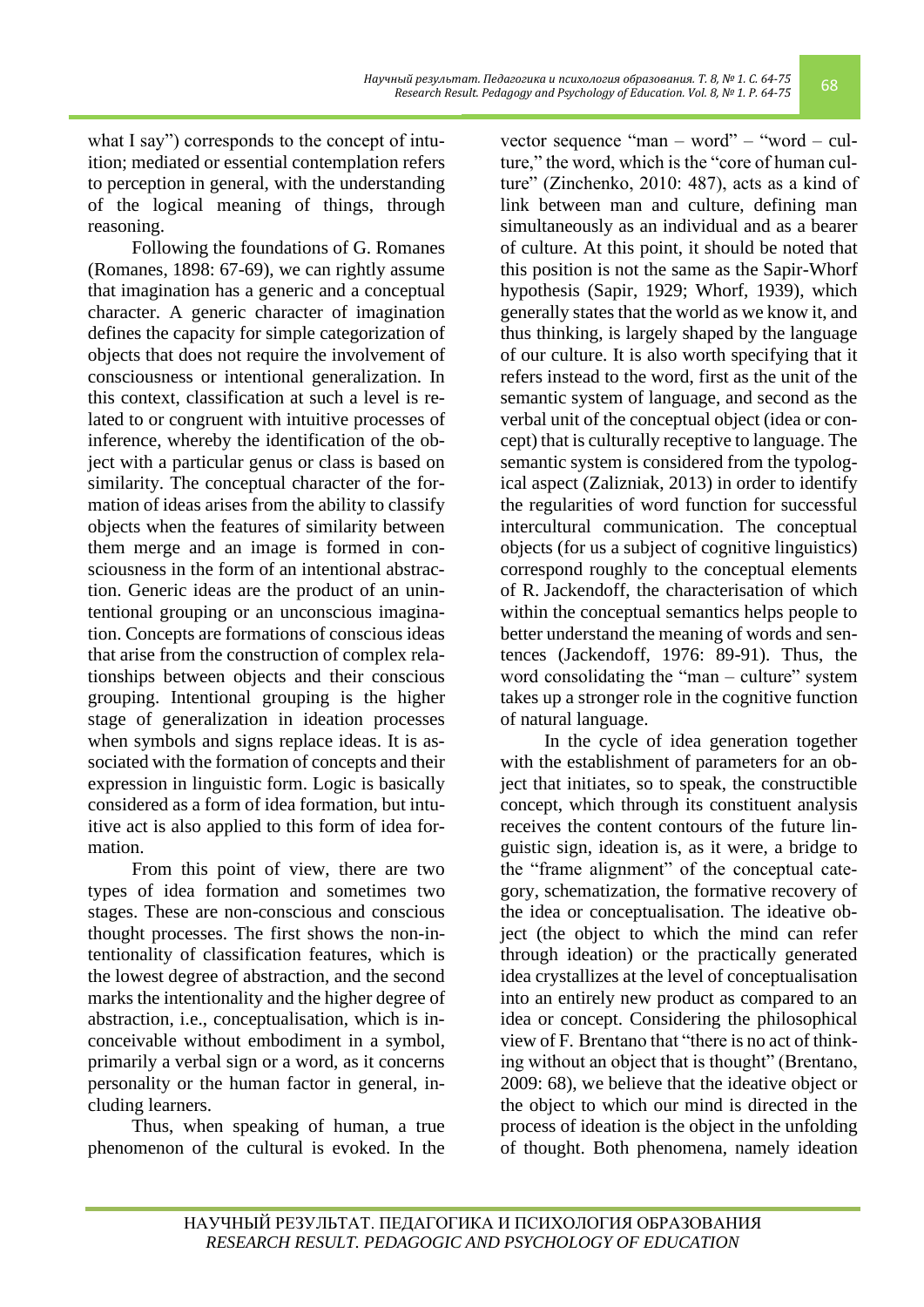and conceptualisation, are central to intercultural communication education and the preparation of students for conceptualisation in linguistic and cultural studies.

Concept is a well-developed theoretical notion. We intend to adequately perceive its multidimensional content while specifying substantive aspects of its treatment: cognitive, cultural, linguistic.

The following definition can be considered irrefutable with regard to the cognitive aspect: "The fundamental unit of knowledge central to categorisation and conceptualisation. Concepts inhere in the conceptual system, and from early in infancy are redescribed from perceptual experience through a process termed perceptual meaning analysis. This process gives rise to the most rudimentary of concepts known as an image schema. Concepts can be encoded in a language-specific format known as the lexical concept. While concepts are relatively stable cognitive entities they are modified by ongoing episodic and recurrent experiences" (Vyvyan, 2007: 31).

Yu. Stepanov gives the concept another – cultural – dimension and calls it, so to speak, a clot of culture in a person's mind, in the form of which culture enters a person's mental world. On the other hand, a concept is something through which a person (a normal, ordinary person, not a creator of cultural values) himself enters culture and, in some cases, is influenced by it (Stepanov, 1997: 40).

The strictly linguistic aspect of the term ascribes to it the semantic content of the concept, the scope of which is the subject (denotation) of this concept (Zherebilo, 2010), i.e., in abstraction from the features that make the concept a fact of culture (Stepanov, 1997). Here, as seen, the term forms the semantic core, the meaning of the concept. Moreover, as already mentioned, the concept is associated with a linguistic sign. That is, the concept specified in a word, or a combination of words is given a linguistic expression.

In terms of practical needs, we assess the meaning of the concept as the most important unit of intercultural communication, which combines all these meanings in a single concept, the intention of which is to generate and organize communication in a system of cultural interaction. At the same time, concepts are culturally determined outcomes. In this regard, according to the holistic approach to culture, the concept definition is derived from the epistemic or objective certainty – according to experts – about the unity of the name (word, collocation) and the associated open set of subjective representations that depend on the "observers," the participants of communication (Zinchenko et al., 2016: 50-51).

Nevertheless, we cannot but take the concept as a subject of discussion when exploring intercultural communication through coursework with elements of literary and art historical analysis based on works of literature and visual arts with results in independent research at the master's level, and we cannot but pay attention to the specifics of approaching it with a foundation of appropriate materials and content.

This material is a resource for students to develop ideas and grapple with concepts. They appear to be individual concepts but carry a universal meaning in that they contain the idea of the divine, which is spiritually close to everyone, regardless of whether it is identical, similar, or different in its symbolism in different religions. The creation of concepts is a unique talent when they acquire an eminently universal cultural value. Concepts, then, represent symbols created by a genius (poet, writer, artist, researcher) that convey a segment of coknowledge (co-awareness) at the level of revelation or intrusion into being. Here we call the actor of conceptualisation a genius not by chance, but because, as Wassily Kandinsky said (Kandinsky, 2018: 59), the innate feeling of the artist is that evangelical talent that cannot be hidden in a napkin. This reference contains a remarkable attitude towards art, implying the spiritual gift of the painter, whose work is part of the package of research objects in common with the works of Edvard Munch (composition "The Scream") and Ivan Bunin (story "The Cry"), to name but one example.

In a pictorial work, just as in the written word, concepts are born, expressed in symbols of figurative language and verbally confirmed or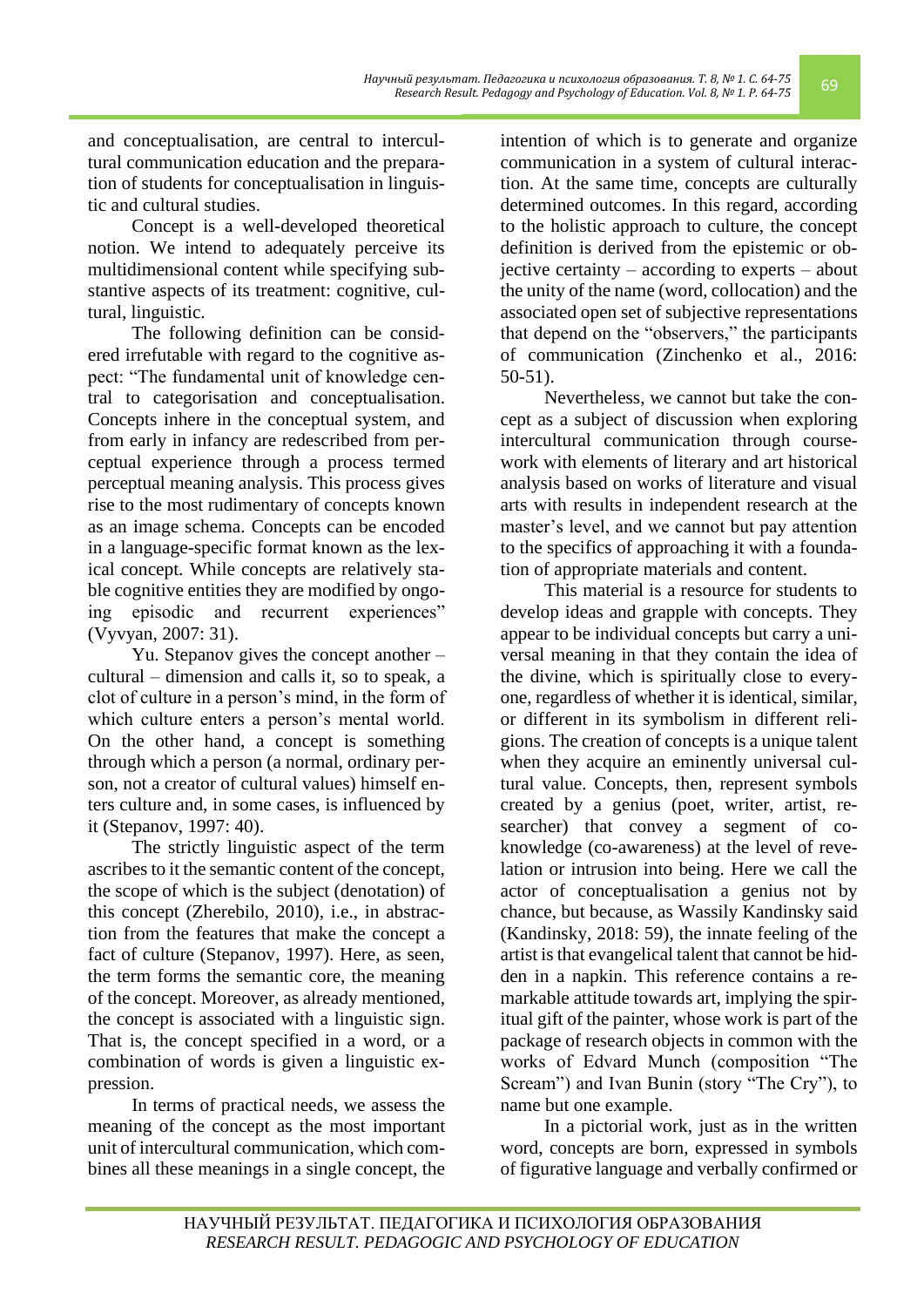encoded, on numerous occasions in naming units, or visualized. A symbol appears in the art of declamation or painting. Symbol-generating impulses may, in fact, be excited by primary elements of knowledge. Such particulars refer to essences of different order. For Bunin, as for Munch, it was the impression of hearing a scream that made the blood run cold as ice. For Kandinsky it was the experience of a revelation of the senses.

A concept is a symbolic representation of a conscious, cognized (not naive) ideative object in all its forms, which conveys a segment of coconsciousness, in some cases at the level of the unconscious or at the level of the primary elements of knowledge conditioned by the non-relative environment.

Munch himself was tolerant of all kinds of readings of his brainchild (Prideaux, 2012: 166- 167). The author's mind is only a prerequisite for such interpretations and conjectures on a larger scale. In academic discourse, however, giving new meaning to a painting or an individual image is not a goal in itself. The task is simple and consists in awakening the desire to think about an ideative or conceptual object that evokes categorical associations. The latter are in the nature of semantically mediated associations. Finding appropriate associations helps students train semantic memory while promoting its development and is thus involved in the reinforcement of conscious experience. Moreover, categorical associations are definitely enriched by the emotional value in the thinking process.

Kandinsky's series of paintings, in which every picture bears the same title, namely "Composition"<sup>1</sup> , expands the meaning of the concept of composition itself by endowing it with an artistic idea and taking it to the highest level of generalization, abstraction within abstraction or "pure abstraction" (Kandinsky, 2018: 97).

It takes a special gift of vision to depict images that hide conceptual meanings behind a seemingly disorderly set of colours and non-geometrically "measured" reliefs. For example,

when discussing the artist's ideas in the paintings of "Composition VII", the thesis advisor must point out several semantic reference points that will help students understand this idea and form a judgment. First of all, the student's attention should be drawn to the nodal point or nodal object of the painting, which conveys in its cry all the terror or fear of the elements that have invaded it. The hyperlink<sup>2</sup> will give students an insight into this, where we find Kandinsky's explanation of the painting's plot: the resurrection from the dead, the Last Judgment, the Flood, and the Garden of Eden. The images of the Last Judgment described in the Qur'anic verses are associated with this composition image: "On that day they blow the Horn, and on that day We will gather the sinners blue" (Sura 20, Ayat 102); "Who, I hope, will forgive my sin on the Day of Recompense" (Sura 26, Ayat 82); "Make me one of the heirs of the Garden of Bliss!" (Sura 26, Ayat 85). Here, of course, we can turn to the Bible, but given the specifics of the educational environment and Kandinsky's interest in Arab and particularly Tunisian culture, we look for dots of meaning in the Qur'anic text that are consistent with the artist's idea.

Bunin's cry traces the whole desperate and tolerance-obsessed fate of an old Muslim who has lost a son named Yusuf. And here it is not difficult for a student to imagine the suffering of the father, a figure from the Qur'an (Sura 12 "Josef").

All of this cultural information, presented in visual and verbal language, stimulates the student's mental activity and serves to develop the object's ideative content.

The attitudinal formation of the ideating cognitive factors has an impact on the teaching of monological forms of utterance. As such, this precept falls within the theory on the mechanisms of speech activity, and the provision of methodological educational facilities for the performance of a monological speech act confirms its practical effect. L. Dubinina describes the exercise apparatus with a clear emphasis on the development of the ability to form a monologue, i.e., a system of facilities or sufficient

<sup>1</sup> URL: https://www.wassilykandinsky.net/compositions.php. (дата обращения: 03.01.2022)

<sup>2</sup> URL: http://www.wassilykandinsky.ru/work-36.php. (дата обращения: 03.01.2022)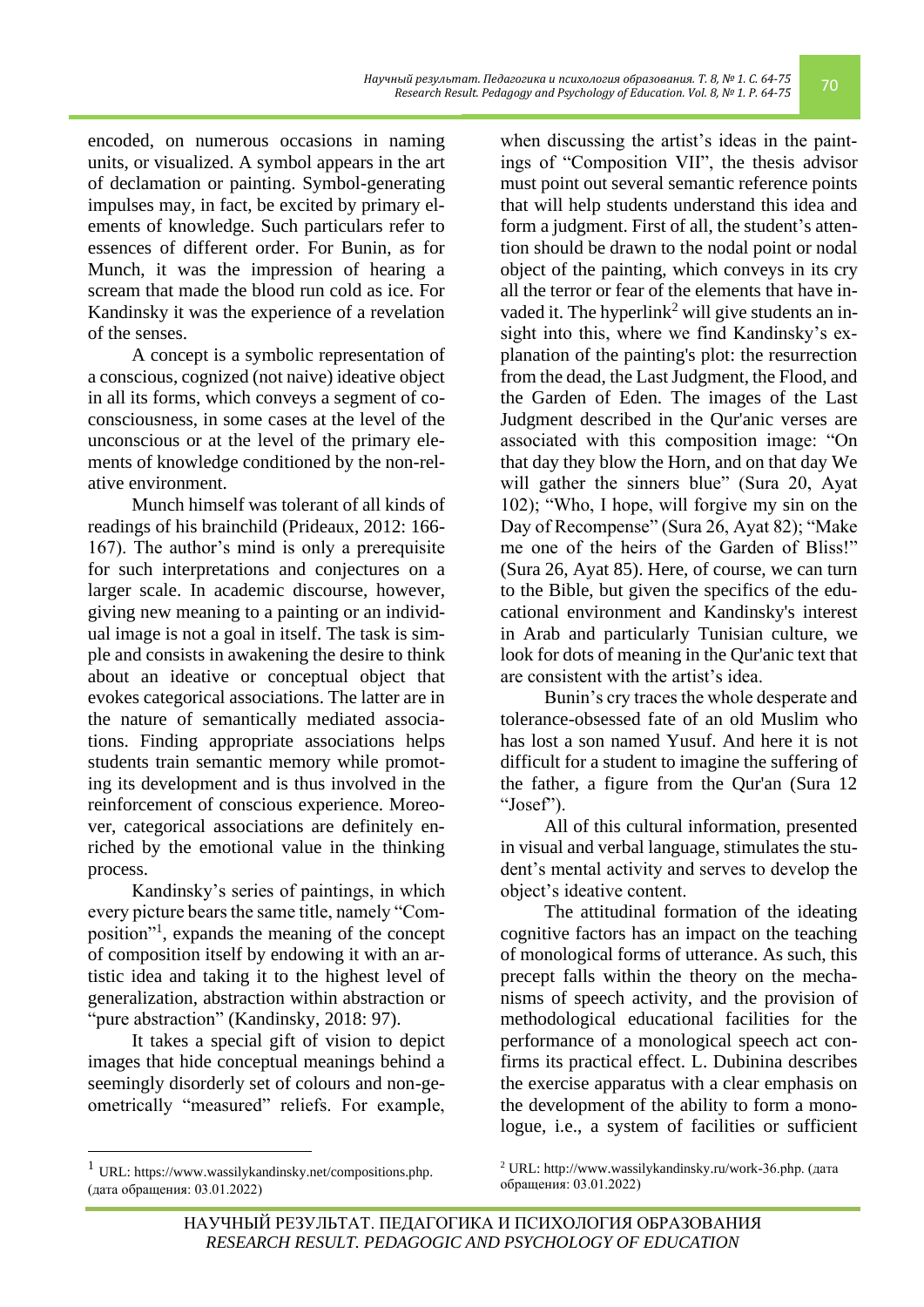means, a "system of systems," a "database" from which any type of exercise can be taken (Dubinina, 2014: 21). More specifically, prediction, construction, extension, search, and association exercises can be developed to meet our need to develop factors at two intermittent levels. The first factors are cognition factors: creating hypotheses, axiomatic statements, and distinguished symbols, retrieving semantic associations. The second level involves factors for modelling cultural dynamics: creating conflict and moving to dialogue construction with analysis of identity patterns, representation of acculturation, cultural diffusion, and issues of integration at the centre.

In the present work, patterns for the teacher's indicative activity are proposed in order to promote students' ability to ideate within the framework of interculturality, that is, to form ideas about the object of research and to interpret generated conceptions in relation to cultural representations. The teacher's actions and the students' counteractions are shown schematically in Table.

Table

| <b>Actionable</b>                                                                                                                                                                                                                                                                                           | <b>Translatable</b>                                                                                                                                                                                                                                                                                                                                                                      |
|-------------------------------------------------------------------------------------------------------------------------------------------------------------------------------------------------------------------------------------------------------------------------------------------------------------|------------------------------------------------------------------------------------------------------------------------------------------------------------------------------------------------------------------------------------------------------------------------------------------------------------------------------------------------------------------------------------------|
| ideative patterns                                                                                                                                                                                                                                                                                           |                                                                                                                                                                                                                                                                                                                                                                                          |
| motivational options for students' idea gen-<br>eration initiated by the teacher that could be<br>feasible                                                                                                                                                                                                  | realistic options for objects ideation translated<br>by students into action                                                                                                                                                                                                                                                                                                             |
| 1. Purposefulness: orientation on getting the<br>student to discover "self" with the emphasis<br>on emotional intelligence.                                                                                                                                                                                 | Goal configuration: suggesting goal hypothe-<br>ses, testing and changing them throughout the<br>object idea selection.                                                                                                                                                                                                                                                                  |
| 2. Problem situation modelling where exist-<br>ing connections between objects are clarified<br>(in one, object, culture).                                                                                                                                                                                  | <b>Object field recognition:</b> featuring ideative ob-<br>jects and their meanings, including sensing and<br>imagining, i.e., mental objects that contribute in<br>part to the conceptual model of targeted object<br>sense-making.                                                                                                                                                     |
| 3. Object contingencies analysis in different<br>cultures: focusing students' attention on re-<br>vealing association patterns between object<br>constructs used in contiguous cultural realia.                                                                                                             | Object localisation according to its origin or<br>cultural affiliation, i.e., the recognition (in an<br>object content) of implicit or explicit cultural in-<br>formation that is reasonable for analysis of its<br>cultural space, expanding the area of the object<br>linguistic and cultural space that results in chain-<br>ing objects through different culture-forming<br>traits. |
| 4. Object fulfilment orientation: focusing<br>on the integrity of the ideas of the object as a<br>coherent concept identified in the engage-<br>ment with intellectual and cultural goals. It<br>requires that students be able to move from<br>the mental act of thinking to the mental act of<br>judging. | Object adaptation to the need for research, ref-<br>erence to the object by judgment qualifying it as<br>the subject of inquiry.                                                                                                                                                                                                                                                         |

## **Ideative patterns**

Actionable ideative patterns must include motivating options for idea generation that are initiated by the teacher and enable cognitive algorithms (when conducting learning with or

without a teacher). Translatable ideative patterns select realistic options for objects that students put into action.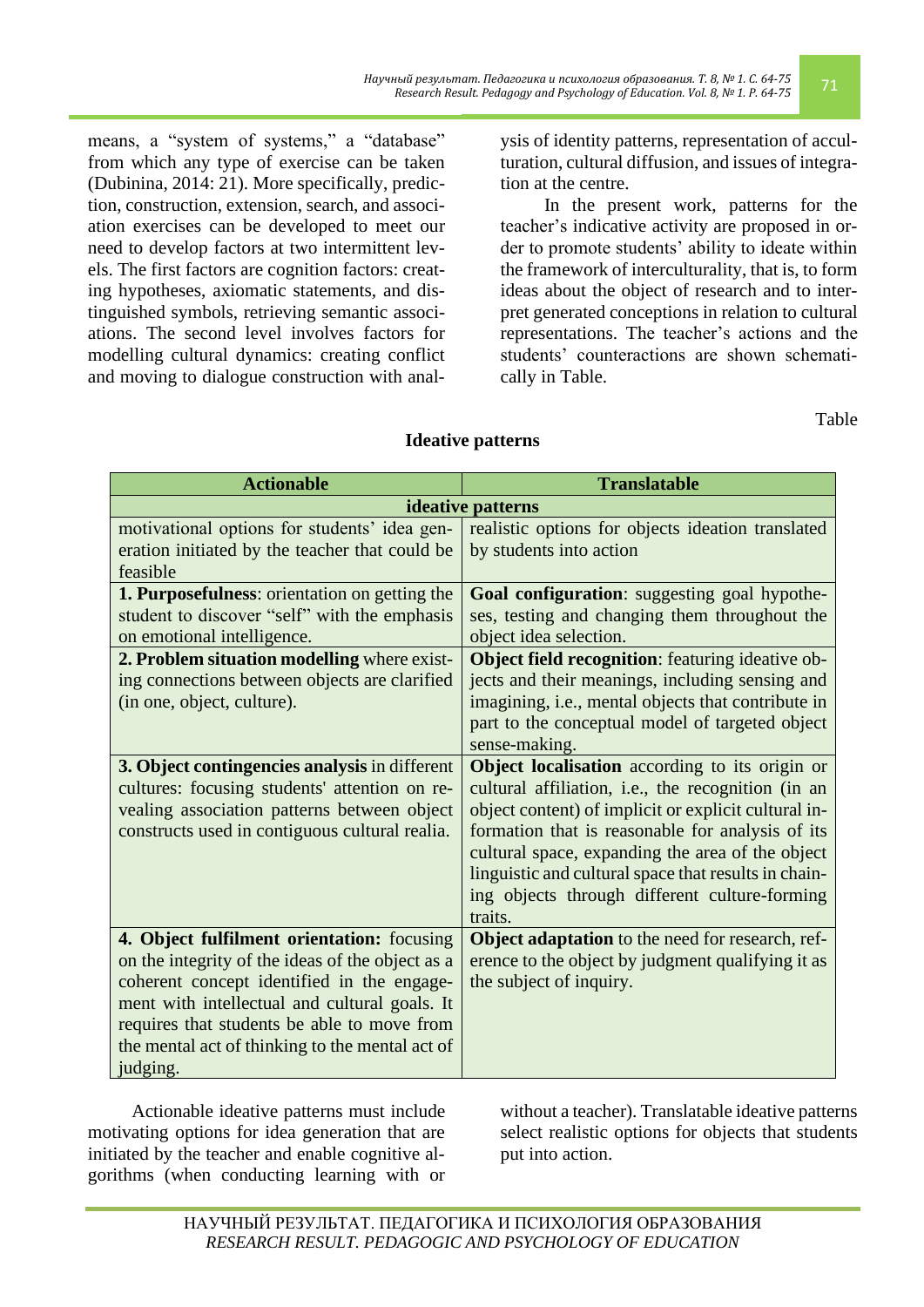The first actionable ideative pattern is purposefulness: orientation towards getting the student to discover him or herself, focusing on emotional intelligence.

The actions to create a functional context are as follows:

1. Identifying the student's interests: artistic, literary, etc.

2. Initiating the application of hobby objects to the topic of the research paper (thus increasing their creative potential).

3. Contemplative objective: stimulating the recognition of the unusual in ordinary objects. For example, if the teacher brings a leaf of a poplar tree in between, he points out its heterogeneity or tries to draw the students' attention to the fact that the one part of the leaf is light and the other part is dark. Then he encourages them to think about the possibility of considering the poplar leaf and the poplar itself as a symbolic image, setting an indirect goal to arouse their interest in looking for the embodiment of such a symbol, like in mythological tales or poetic texts that, in their content, can relate to cultural (primarily religious) feelings close to the students.

The pedagogical techniques here are only indicative and not limitative:

1. Observation of national language behaviour in academic cognitive activities and the apparent propensities for their content components.

2. Spontaneous invitation to blunt dialogue.

3. Latent manoeuvring to potentiate ideative objects.

The teacher's purposefulness should lead to the students' goal configuration: establishing goal hypotheses, testing and modifying these hypotheses during the selection of object ideas (drawing on their knowledge and claims and the ability to adapt them, learning in interaction with the teacher and/or classmates).

The second pattern is used to model problem situations in which existing connections between objects are clarified. It asks students to respond and direct their mental will or attention to the recognition of the object field. It involves introducing ideative objects and their meanings, including sensing and imagining, i.e., those

mental objects that contribute in part to the conceptual model of target object perception (object field recognition). Note that we often introduce a concept – which already exists and is formalised in the word – as an ideative object in the students' operational activity for educational purposes.

For example, the teacher may turn to F. Dostoevsky's language "enclave" when referring to source material for formulating the research problem. Students can approach the author's understanding of the concepts, say, crime and punishment, by looking for independent objects (conceptual attributes) in the text corpus of his novel (Volkov, Hmida, 2021). Thus, they might find at least two correlates, such as "forgiveness" and "repentance," which together form a coherent meaning of the concept "punishment".

When the same "punishment" becomes the object of an analysis of cultural contingencies, the third modality of pedagogical effect begins to surface from intellectual experience. The teacher focuses students' attention on conducting object analysis that can reveal association patterns between object constructs used in contiguous cultural realia.

Locating an object according to its origin or cultural affiliation, i.e., recognising (in an object's content) implicit or explicit cultural information meaningful for the analysis of its cultural space, expands the domain of the object linguistic and cultural space. It leads to a concatenation of objects by various culture-forming features. Let us assume that the object of ideation is a punishment with a tendency to duality of its realisation, that of the author in Dostoevsky and Islamic or Qur'anic. Then the chains should form a conceptual-relational network of a minimum of this kind of elements:

Punishment – retribution – decision – judgment (verdict) – imposition of punishment – retribution – revenge (semantic content chain).

Punishment – criminal responsibility (legal content chain). (The Holy Qur'an (Sura 5, Ayat 33) mentions four punishments: capital punishment, crucifixion, amputation from the cross, or banishment).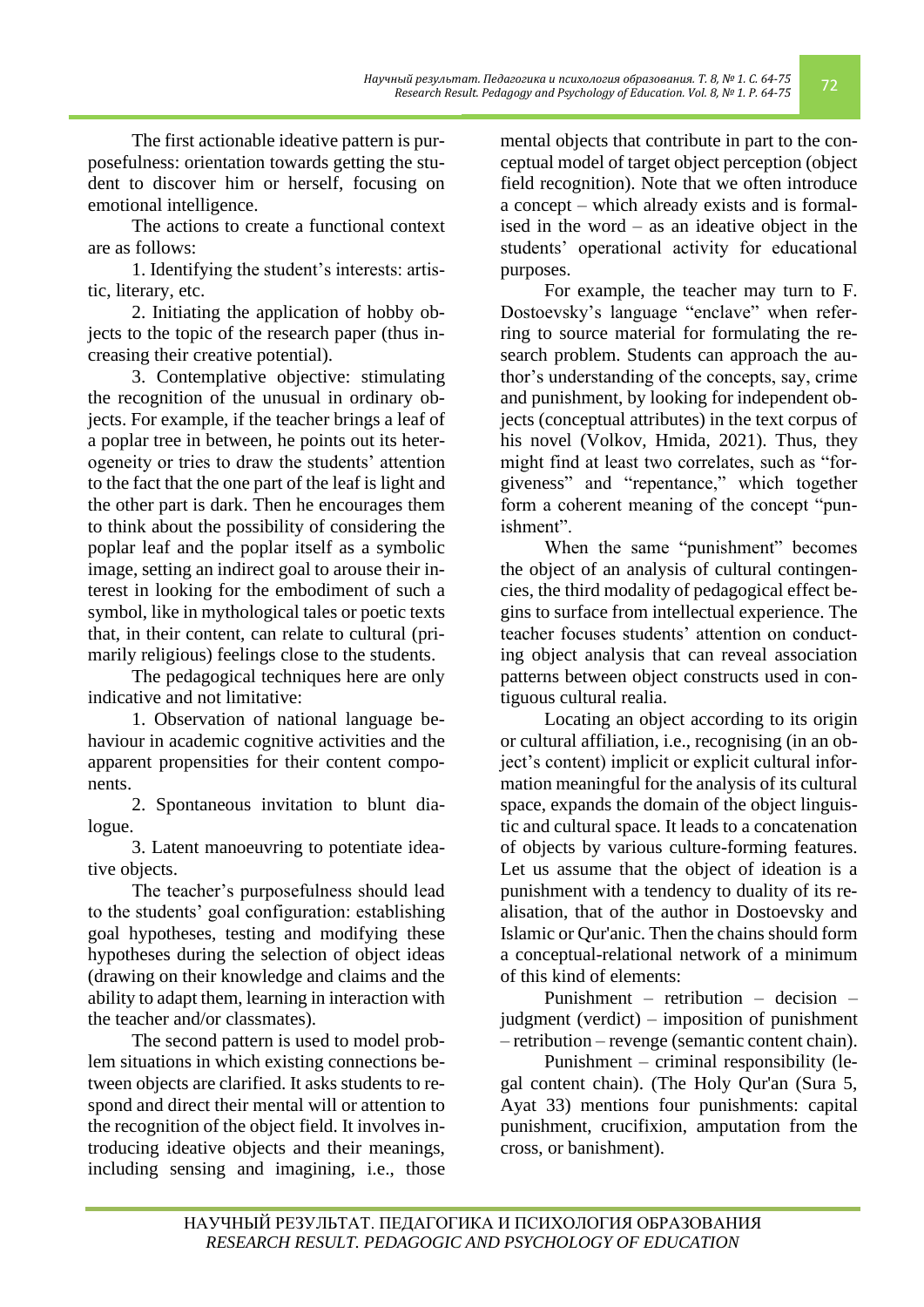Punishment – forgiveness – repentance (Dostoevsky's object representations).

Punishment – bondage – act of conscience, shame – redemption (salvation) – protection of honour – release from shame, dishonour – unity with community (geno) – a moment of justice (object chain quintessential to Russian moralistic cultural content).

Punishment – suffering – compliance – God's will – repentance – retribution – acquittal from past sins – judgment (object chain characteristic of Islamic culture).

For clarity, the ideative object can be represented in a scheme (Fig.).



Fig. Representation of punishment

The fourth actionable ideative pattern is to focus on fulfilling the idea of the object as a coherent or contiguous concept identified in confronting intellectual and cultural domains/pursuits (object fulfilment orientation). It requires that students be able to move from the mental act of thinking to the mental act of judging. Here, the teacher must be manipulative in order to foster the students' ability to transform tentative assumptions into mental acts of judgment through covert prompts. As a result, they seem to make their own choices, including a culture of ingenuity, i.e., creating reasonable solutions within the cultural constraints associated with similarities and differences. Thereafter, students must adapt the object to the needs of the research by designating it with a judgment and qualifying it as the subject of study (object adaptation). For example, to develop an idea or conception of punishment as an outcome of inquiry, students must make accurate judgments about their findings in the target cultures, e.g., by contrasting Dostoevsky's concept of punishment as it relates to the

idea of spiritual rebirth, the possibility of redemption of the soul, the sanctity of human wholeness, and atonement for the commission of murder "by the way of repentance to Allah" according to the Qur'anic verse (Sura 4, Ayat 92). Thus, students should draw the conclusion that punishment in Dostoevsky and punishment in the Qur'an are essentially cross-cultural concepts only with special situations reservation.

It should be noted that it is the nuances in the interpretation of this or that concept that lead to a clash of intellectual positions. Clarifying these nuances smooths the sharp edges in intercultural dialogue.

**Conclusions.** The development of the ability to generate ideas in education through the use of various techniques to activate them contributes to the manifestation of a creative attitude towards research work. The materials used for this purpose should reflect the essential features of ideative objects value for different, especially distant cultures. The search for meaning contexts of these or other cultural realities and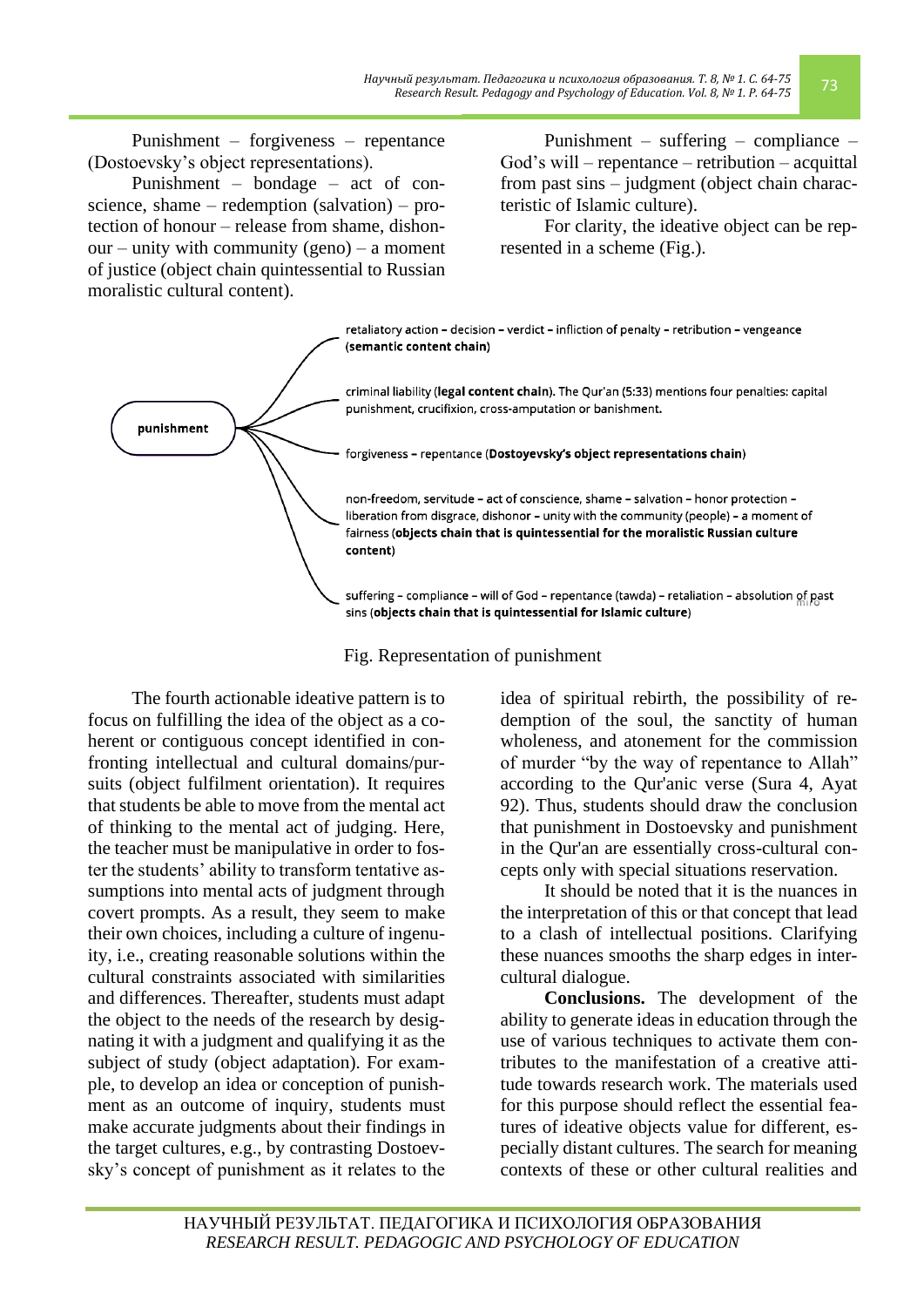the attempt to interpret them in terms of cultural adaptation or cultural-historical tradition leads to the emergence of scientifically sound ideas and conceptions, unconventional, but indicative of the creative potential of future researchers. Education is the space where the foundations are laid for intercultural dialogue and thus for the interaction of cultures, however different they may be. In order to achieve the goal of adapting the process of idea generation to the need for the formation of enquiring thinking in students in the context of intercultural education, we have developed a model of sequential teacher actions that motivate students to approach the object of their scientific interest in a creative way. Specifically, the purposefulness, the modelling of the problem situation, the analysis of the object contingencies in different cultures and the orientation towards the fulfilment of the object represent the efforts of the teacher and have as a result a series of original ideas as a product of these actions of students: goal configuration, recognition of the object field, object localisation and adaptation of the object to the research needs. A crucial point in elaborating this model is that it covers the behavioural level of communication by creating a shared awareness and a mutual positive attitude between those involved in the teaching process.

Pedagogical findings that deal not only with theoretical postulates of cultural tolerance, but also with concrete practices of intercultural competence formation among an audience with a tendentious worldview, necessarily creates conditions for penetration into another culture and evaluation of one's own culture in the system of world cultures, for juxtaposition of heterogeneous cultural values. In this article we have addressed the possibility of achieving such a goal through the use of cognitive methods in educational process and master students' research activities at a linguistic institute.

#### **References**

Benjafield, J.G., Smilek, D. and Kingstone, A. (2010), *Cognition*, Oxford University Press, New York.

Brentano, F. (2009), *Psychology from an Empirical Standpoint,* in Kraus, O. (ed.), Translated by A.C. Rancurello, D.B. Terrell and L. McAlister, Routledge, London and New York. Originally published in 1874.

Chernigovskaya, T.V. and Deglin, V.L. (1986), "Brain functional asymmetry and neural organization of linguistic competence", *Brain and Language,* 29 (1), 141-155.

Das, J.P., Kar, B.C. and Parrila, R.K. (1996), Cognitive Planning: The Psychological Basis of Intelligent Behavior*,* Sage Publications, Inc.

Das, J.P. (2009), Reading Difficulties and Dyslexia: An Interpretation for Teachers, SAGE, Los Angeles, London, New Delhi, Singapore, Washington DC, Melbourne.

Deardorff, D.K. (2020), Manuel for Developing Intercultural Competencies: Story Circles, UNESCO Publishing, Paris, France; Routledge, Taylor & Francis Group, London and New York.

Dubinina, L.L. (2014), Sistema uprazhnenij po formirovaniju umenij producirovanija osnovnyh tipov monologicheskih vyskazyvanij [A System of Exercises to Develop the Ability for Producing the Main Types of Monological Statements], in *Mezhdunarodnoe obrazovanie i sotrudnichestvo [*International Education and Cooperation], Moscow Automobile and Roads State Technical University (MADI), Moscow, Russia, 20-26, available at: [https://www.madi.ru/3407](https://www.madi.ru/3407-sborniki-trudov-izdavaemye-na-fakultete.html) [sborniki-trudov-izdavaemye-na-fakultete.html](https://www.madi.ru/3407-sborniki-trudov-izdavaemye-na-fakultete.html) (Accessed 7 December 2021).

Edvard Munch (2021), Diaries and Letters: In First Person. Translated by E. Rachinskaya, M. Makaridina and E. Vorobyov. AST Publishers, Moscow, Russia.

Geach, P. (2001), Mental Acts: Their Content and Their Objects, Routledge & Kegan Paul, London.

Guerra-Carrillo, B., Katovich K. and Bunge, S.A. (2017), "Does higher education hone cognitive functioning and learning efficacy? Findings from a large and diverse sample", *PLoS ONE*, 12 (8): e0182276, University of Westminster, United Kingdom, available at: [https://doi.org/10.1371/jour](https://doi.org/10.1371/journal.pone.0182276)[nal.pone.0182276](https://doi.org/10.1371/journal.pone.0182276) (Accessed 5 December 2021).

Husserl, E. (2014), Ideas for a Pure Phenomenology and Phenomelogical Philosophy, First Book: General Introduction to Pure Phenomenology, Translated by D.O. Dahlstrom, Hackett Publishing Company, Cambridge.

Jackendoff, R. (1976), "Toward an explanatory semantic representation", *Linguistic Inquiry,* 7 (1): 89-150.

Jung, C. (2017), Psychological Types, Routledge, London and New York. First published in 1921.

Kandinsky, W. (2018), *O duhovnom v iskusstve* [Concerning the Spiritual in Art], Publishing house "E", Moscow, Russia.